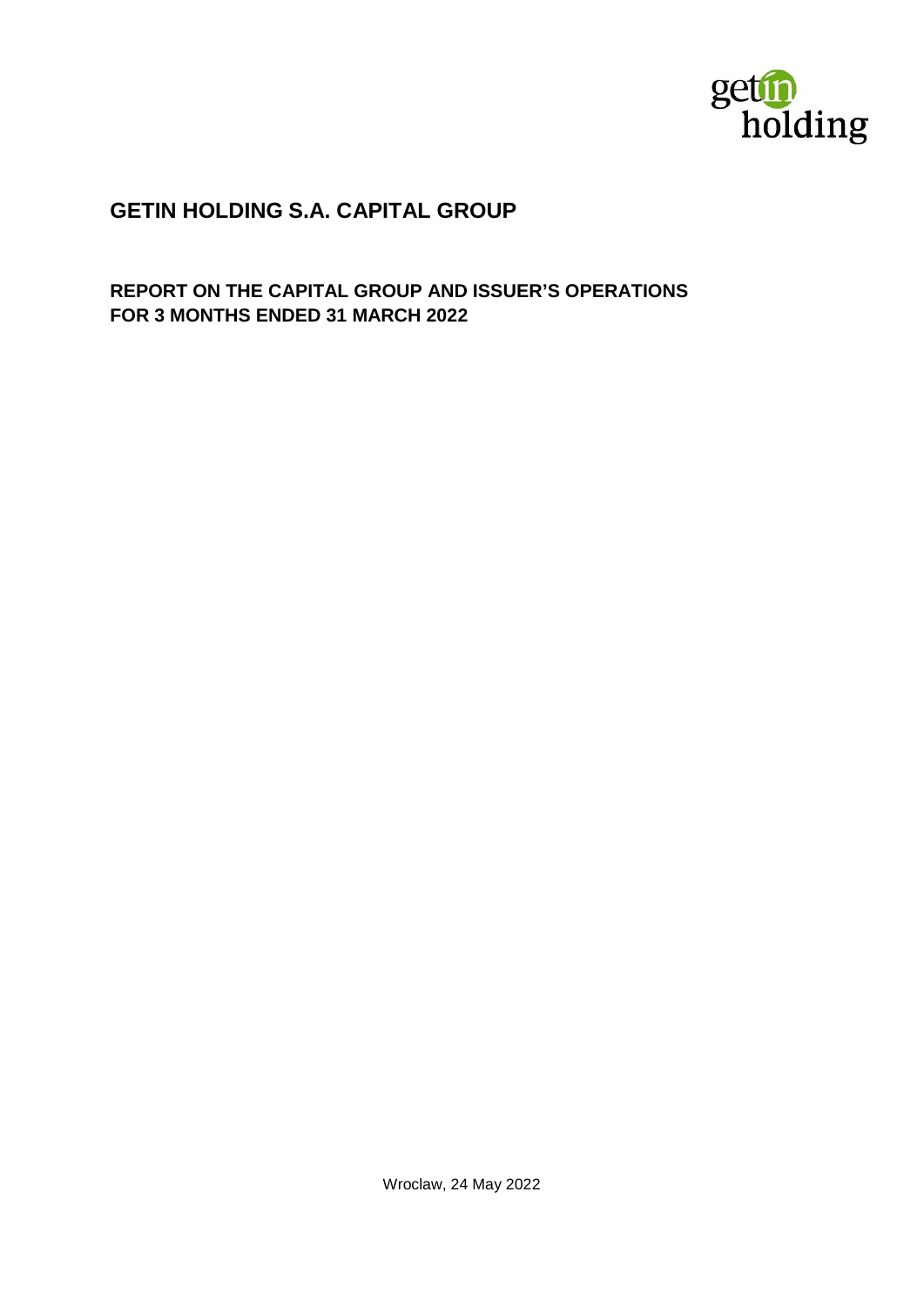- **1. Business operations of the Issuer and Getin Holding Capital Group in Q1 2022**
- **a. Main achievements and failures of the Getin Holding Capital Group in Q1 2022**

**Share price**

The price of Getin Holding S.A. shares and its percentage change compared to the percentage change in WIG BANKI and MWIG40 indices:



**Sale of M.W. Trade S.A. shares by Getin Holding S.A. under a public tender**

On 23 December 2021, Getin Holding S.A. concluded an agreement for sale of shares under public tender offer ("Agreement") with M.W. Trade S.A. based in Wroclaw ("MWT"), Beyondream Investments Ltd based in Larnaca (Cyprus) ("BI") and Mr. Rafał Wasilewski ("RW"). The purpose of the Agreement was to lay down the rights and obligations of the parties to announce and execute the tender offer for the sale of MWT shares, as referred to in Article 74(1) of the Act of 29 July 2005 on Public Offering, Conditions Governing the Introduction of Financial Instruments to Organized Trading, and on Public Companies (consolidated text: Journal of Laws 2021, item 1983, as amended) ("Tender Offer"). In response to the Tender Offer, the Issuer wanted to dispose of all 4,298,301 shares held in MWT to the inviting entities, representing 51.27% of the share capital of MWT and 51.27% of votes at the General Meeting of MWT. The shares were to be disposed of for the price of PLN 5.00 (five) per share. The parties to the Agreement could terminate the Agreement or withdraw from it (as the case may be), until the announcement of the Tender Offer, in specified situations, in particular if: 1. the price per share fixed by the parties to the Agreement (i.e. PLN 5.00) was lower than the minimum price to be paid in the Tender Offer pursuant to the Act on Public Offering, and 2. the General Meeting of MWT did not approve the share buyback by MWT. The Agreement provided that the Tender Offer was effective if an organizational agreement was concluded between MWT, BI and RW. On 15 March 2022, the Issuer responded to the Tender Offer by subscribing to the sale of MWT shares in the number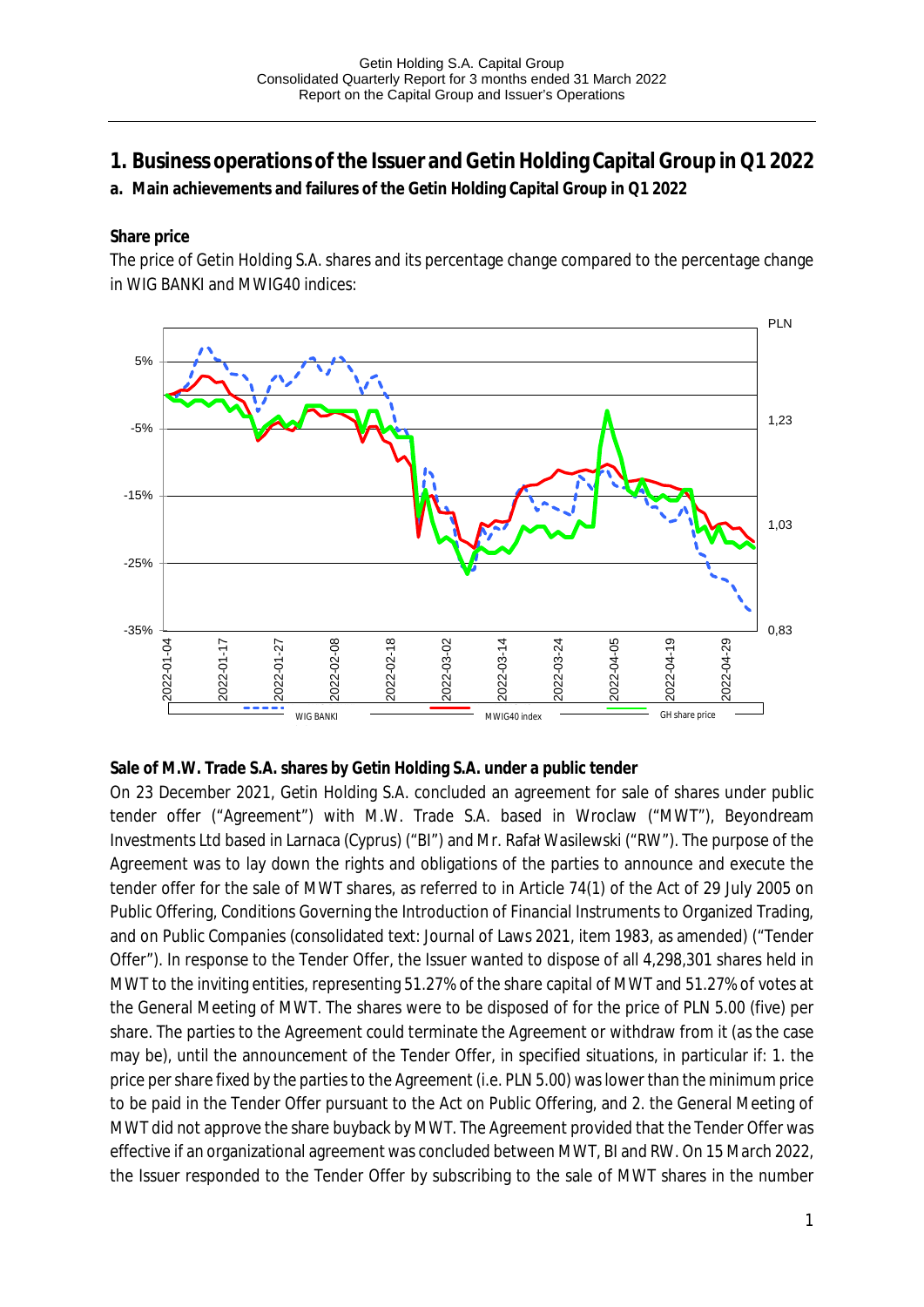specified above, while the remaining conditions for the Tender Offer to be effective had been met. On 25 March 2022, all shares of MWT were disposed of, due to which the Issuer lost control over MWT and as at the date of publication of this Report it held no shares in MWT. The Issuer received PLN 21,491,505 under this transaction.

On 26 January 2022, in performance of the obligations under the Agreement, the Issuer granted a floating-rate cash loan of PLN 652,200 to BI. The collateral for the loan was an ordinary pledge on MWT shares established by BI in favour of the Issuer. On 25 March 2022, the aforesaid loan in the principal amount of PLN 652,200 was repaid and, on 28 March 2022, the Company's account was credited with the interest due on the same.

### **Disposal of assets in Romania**

With reference to the transaction of sale of the Issuer's assets in Romania, described in Current Reports 28/2021, 29/2021, 33/2021, 35/2021 and 36/2021 and in the Report on the Getin Holding S.A. and Getin Holding Capital Group's Operations for 2021, the price of the aforesaid transaction was adjusted in Q1 2022.

On 16 February 2022, in connection with a decision of the Romanian National Agency for Fiscal Administration (hereinafter: "ANAF") imposing an obligation to pay tax on a subsidiary of Idea Bank Romania (hereinafter: "Subsidiary"), i.e. an event for which the Issuer is responsible under the Agreement, the Company ordered to pay EUR 3,443,419.26 (equivalent to PLN 15,466,461.95 at the exchange rate of the National Bank of Poland as at 16 February 2022) to the Subsidiary from the escrow account to which part of the price for Idea Bank Romania shares disposed of by the Issuer had been transferred under the Agreement. As a result of the arrangements made by the Subsidiary and ANAF, the tax actually paid was reduced and, therefore, the amount of EUR 609,987.46 (equivalent to PLN 2,857,242.26 at the exchange rate of the National Bank of Poland as at 12 May 2022) was returned to the escrow account, where it was blocked until the final decision of the appeal authorities. The Company will make every effort to appeal against the ANAF's decision within the deadlines and in accordance with the Romanian laws, as reported by the Issuer in Current Report 4/2022. The resolution of this matter is material for many entities in the Romanian market. Such practice was common. Presently, many administrative proceedings are pending and it is likely that this matter will be resolved for the benefit of all entities in a similar situation.

In accordance with the Conditional Sale Agreement, on 14 March 2022 the base amount was adjusted for the difference between the consolidated net asset value of Idea Bank Romania as at 31 October 2021 and the consolidated net asset value of Idea Bank Romania as at 31 December 2020. Following the adjustment, the Issuer and GISA were paid EUR equivalent of RON 9,665,000 (equivalent to PLN 9,359,586 at the exchange rate of the National Bank of Poland as at 11 March 2022), of which 99.99996526%, i.e. EUR 1,952,958.57, was paid to the Issuer and 0.00003474% was paid to GISA. Besides, since the consolidated net asset value of Idea Bank Romania as at 31 October 2021 was higher than the consolidated net asset value of Idea Bank Romania as at 31 December 2020, the amount of EUR 1,000,000 (equivalent to PLN 4,792,400 at the exchange rate of the National Bank of Poland as at 11 March 2022) was disbursed to the Issuer from the escrow account to which part of the price for Idea Bank Romania shares disposed of by the Issuer had been transferred. The Issuer received that amount on 21 March 2022.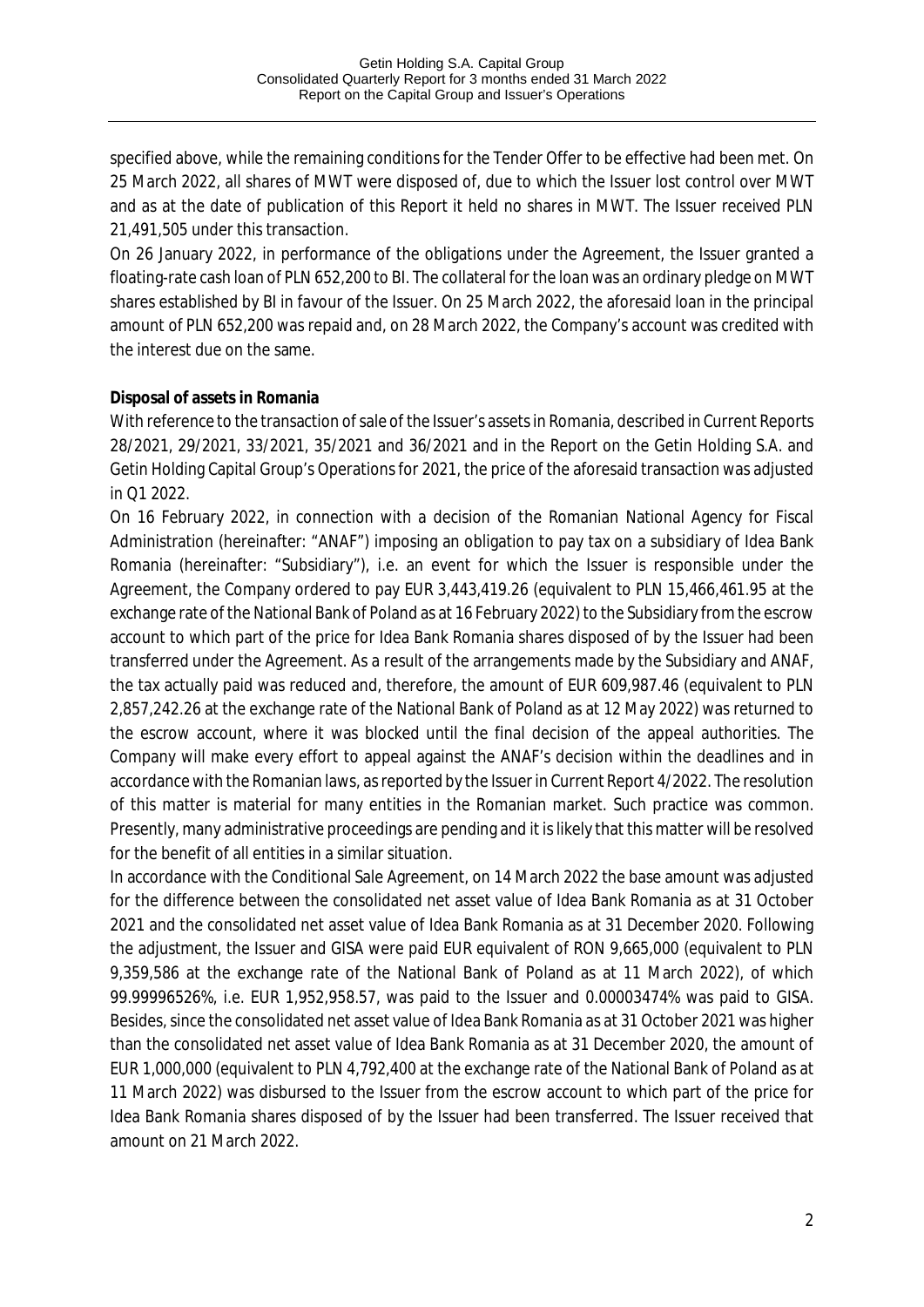## **Assets in Ukraine**

On 10 November 2021, the Issuer as the seller concluded a conditional sale agreement for 100% of Idea Bank (Ukraine) shares with JSC "First Ukrainian International Bank" based in Kiev, Ukraine, as the buyer (hereinafter: "FUIB").

On 3 February 2022, the Antimonopoly Committee of Ukraine approved the acquisition of Idea Bank (Ukraine) shares by FUIB, due to which FUIB is to hold more than 50% of votes at the supreme authority of Idea Bank (Ukraine).

The tense geopolitical situation, ended with the war started by Russia on 24 February 2022, led to an extended procedure on the part of the National Bank of Ukraine and, consequently, resulted in a failure to meet the deadlines set in the agreement with FUIB. Since not all conditions for the transfer of Idea Bank (Ukraine) shares laid down in the agreement with FUIB had been met by 25 February 2022, the agreement was terminated.

## **Reduction of the Company's share capital**

The Issuer's share capital reduction is continued. The process started on 21 December 2021, when the Extraordinary General Meeting of the Company resolved to reduce the Issuer's share capital by PLN 740,092,633.80, i.e. from PLN 759,069,368.00 to PLN 18,976,734.20, by reducing the share nominal value by PLN 3.90, i.e. from PLN 4.00 to PLN 0.10. The share capital of the Company was reduced to pay the amount of PLN 189,767,342.00 to the shareholders on account of the share capital reduction and to transfer PLN 550,325,291.80 to the Company's supplementary capital, so that the amounts transferred under the share capital reduction could be allocated to cover any possible future losses of the Company and, besides, to create the conditions for future payments to shareholders from the supplementary capital in the part in which the capital was created from the Company's profits.

After the reporting period, i.e. on 20 May 2022, an amendment to the Company's Articles of Association concerning a reduction of its share capital was entered into the Register of Entrepreneurs of the National Court Register. Presently, the share capital of the Company amounts to EUR 18,976,734.20. The share capital is divided into 189,767,342 series A ordinary bearer shares with nominal value of PLN 0.10 each. The total number of votes attached to all 189,767,342 shares issued by the Company is 189,767,342.

**b. Factors and risks common to the Issuer's Capital Group, which in the Issuer's opinion will affect its performance in the perspective of at least the next quarter**

The basic factor that shaped the business environment in the Polish and Ukrainian markets of the Getin Holding Capital Group operations in Q1 2022 was the war in Ukraine. In consequence, it may seriously jeopardize the receipt of proceeds from the completed asset sale project in Russia, from which Getin Holding expects payments which, as agreed, will be disbursed from escrow accounts in the coming years, after all terms and conditions laid down in the Agreement are met.

The present geopolitical environment, sanctions imposed on Russia and the devastation in Ukraine, caused by the invasion of the Russian army, of a scale not earlier seen since World War II, may cause the divestment of assets in Ukraine to be postponed and may also adversely affect the ability to sell them in the future.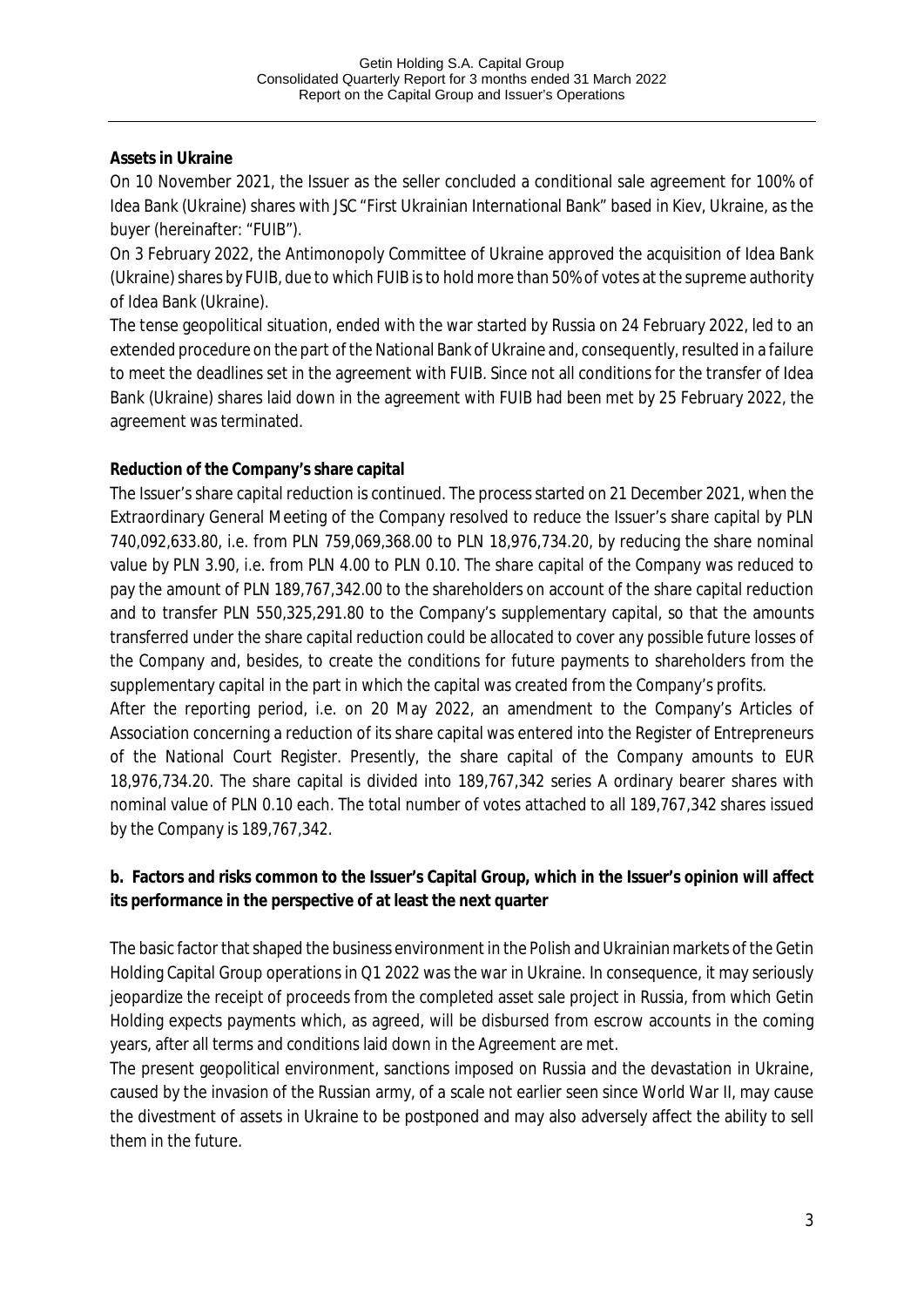It is also difficult to predict future developments, which generates a number of risks relating to possible future dividend yields and the value of these assets. It is certain, however, that the scale of the damage, not only to infrastructure but also to business prospects, will be enormous. Aware of all risks arising from the current situation in Ukraine, at the end of Q1 2022, the Company requested an independent expert to perform impairment tests on the Group's Ukrainian companies. The tests showed that it is necessary to make impairment losses at both a standalone and consolidated basis. On the standalone basis, an impairment loss of PLN 192,297,000 was recognized on the investment in Idea Bank (Ukraine), while on the consolidated basis the total impairment loss on assets amounted to PLN 222,895,000.

Long-lasting hostilities will translate into a further exodus of civilians, including the employees of the Bank, which may seriously jeopardize the ability of Idea Bank (Ukraine) to continue its operations or the scope of such operations.

The Group's priority is to ensure safety of the Idea Bank (Ukraine) employees and, therefore, Getin Holding and the Bank take measures to secure the employees and their families and to evacuate them from areas that are particularly vulnerable to the invasion of the Russian army.

In the opinion of the Issuer, the following factors are forecast for future periods and will affect the Company's standalone performance and the Group's consolidated performance:

- 1. the risk relating to hostilities in Ukraine; inability to estimate the duration of the war and the scale of losses it will cause to the economy and people's daily lives, which will definitely affect the operations of the Group companies in Ukraine;
- 2. potential risks may arise where regulatory changes are made due to further negative reputational developments and a possibility that relevant institutions may influence the Group's operations. The main risk for Getin Holding is possible restrictions on dividend payments by subsidiaries and possible sanctions that make it impossible to obtain payments for assets, arising from the nature of asset sale transactions made by the Issuer, which may disrupt financial flows within the Company;
- 3. the situation relating to SARS-CoV-2 coronavirus pandemic will continue to affect income and the quality of the loan portfolio;
- 4. market conditions (global and local); macroeconomic indicators of economies (where the Group's investments/divestments are or will be made) affecting the return on projects; difficult to predict fluctuations in the economic situation of markets, geopolitics;
- 5. the ability of the Group companies to adjust their risk management mechanisms to prevailing market trends and tendencies on an ongoing basis;
- 6. specific nature of business operations of Getin Holding S.A.; the parent company is exposed to risks of new activities or risks relating to the sale of its assets.

Q1 2022 continued to be under some pressure from SARS-COV-2. Although most of the pandemicrelated restrictions were lifted, the risk remains high. In recent years, the Group developed a number of procedures and policies for working both in office and on a remote basis in the event of a significant increase in SARS-COV-2 infections.

Potential risks may arise in a situation of regulatory changes due to further negative developments and a need for the relevant institutions to intervene with the Group's areas of operation.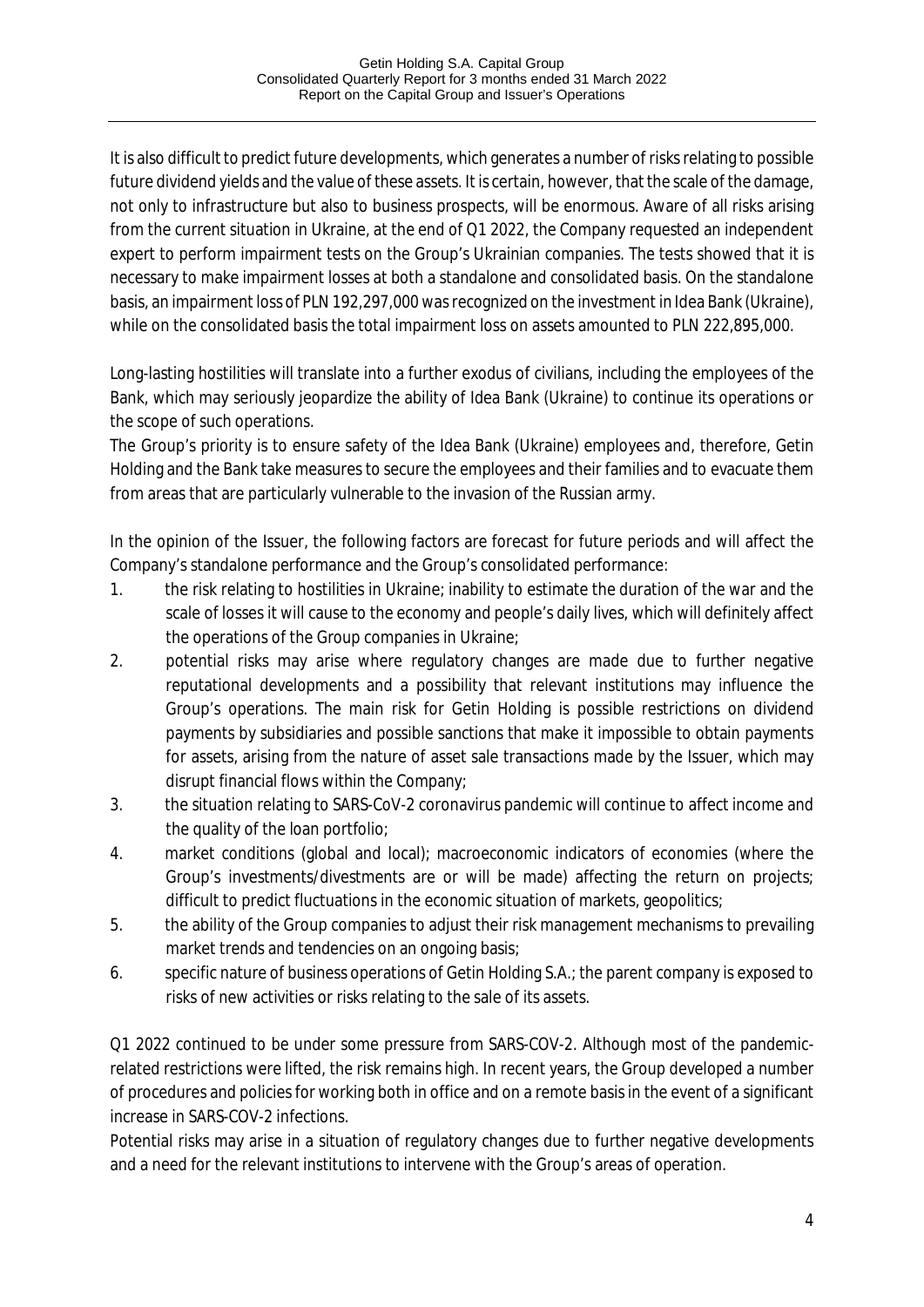The Management Board of Getin Holding S.A. draws attention to the risk of failure to achieve the intended business goals, resulting from the fact that the impact of highly volatile market situation on the performance cannot be precisely estimated. The further development of the Russia-West crisis, which is difficult to predict, global SARS-CoV-2 coronavirus pandemic, as well as its unpredictable duration, have introduced a level of volatility and concern about the state of the economy and the basis for further economic growth, locally and globally, not seen in years. Negative scenarios of further developments in Ukraine, if realized, may affect the prospects of Idea Bank's operations in Ukraine, the ability to generate profits and the Bank's capacity to pay dividends, which may impact the standing of Getin Holding.

The above-described factors will have a negative impact on the performance and the amount of equity of the Group companies, which may result in the materialization of the risk of some of them failing to meet regulatory capital requirements.

**c. Factors and events, in particular untypical ones, significantly affecting the Getin Holding Group's performance**

In Q1 2022, there were no factors or events of untypical nature that significantly affected the Getin Holding Capital Group's performance for the period, other than described in this Report and in the Financial Statements of Getin Holding Capital Group S.A. for 3 months ended 31 March 2022.

**d. Seasonal or cyclical operations of the Group**

The Getin Holding Capital Group does not recognize any operations of significantly seasonal or cyclical nature.

**e. Effects of changes in structures of the Issuer and the Issuer's Capital Group**

On 25 March 2022, as a result of the Agreement for sale of shares under public tender offer, concluded by the Issuer with MWT, BI and Mr. Rafał Wasilewski on 23 December 2021, all 4,298,301 shares held by MWT, representing 51.27% of the share capital of MWT and 51.27% of votes at the General Meeting of MWT, were disposed of, due to which the Issuer lost control over MWT and held no shares in MWT as at the date of publication of this Report.

In Q1 2022, there were no changes or effects of the same in the structures of the Issuer and Getin Holding Capital Group, other than described in this section and in section 2 of this Report.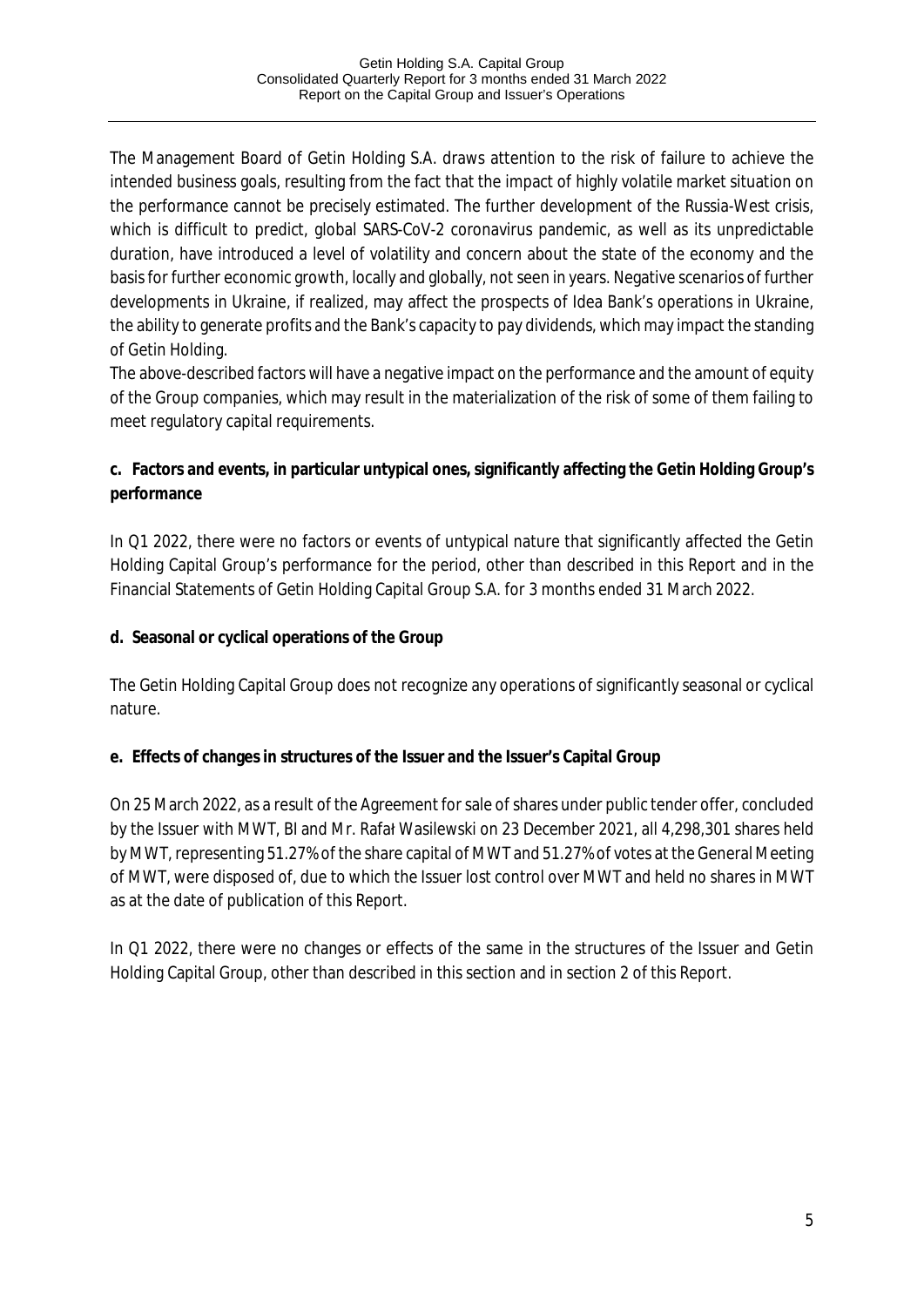# **2. Business operations of the Getin Holding Capital Group in individual territories in Q1 2022**

Financial services segment in Poland - since in Q1 2022, GH disposed of all shares held in MWT, as described in sections 1(a) and 1(e) above, and the MWT's financial results were classified as discontinued operations on the consolidated basis as at 31 December 2021, this segment is not presented by territories as compared to the Report of the Getin Holding Group's Operations for 2021.

Banking services segment in Ukraine - due to the current geopolitical situation in Ukraine and since it is not possible to dispose of the Idea Bank (Ukraine) subsidiary, the plan to sell the bank was abandoned in Q1 2022 and the assets and liabilities of the Group's Ukrainian companies were ceased to be recognized as held for sale, while the operations of those companies were reclassified to continued operations.

# **Banking services segment in Ukraine**

The segment of banking services of the Issuer's Capital Group in Ukraine is represented by:

- Idea Bank S.A. (Ukraine) offering banking products and services to individuals,
- New Finance Service sp. z o.o. (NFS), whose activity in the reporting period included business consulting and financial intermediation.

Idea Bank S.A. (Ukraine) operates in retail business concentrated on banking products and services addressed to individuals. The bank's core products include cash loans, credit and debit cards, deposits and current accounts. Idea Bank (Ukraine) offers comprehensive services to individuals, continuing to develop services provided through online banking.

Idea Bank (Ukraine) also provides services for entrepreneurs, offering corporate loans, deposit products, as well as cash and clearing services.

The Bank sells products through its own branches and online channels, as well as through partner banks, and also New Finance Service sp. z o.o.

**a. Financial results of the segment for 3 months of 2022**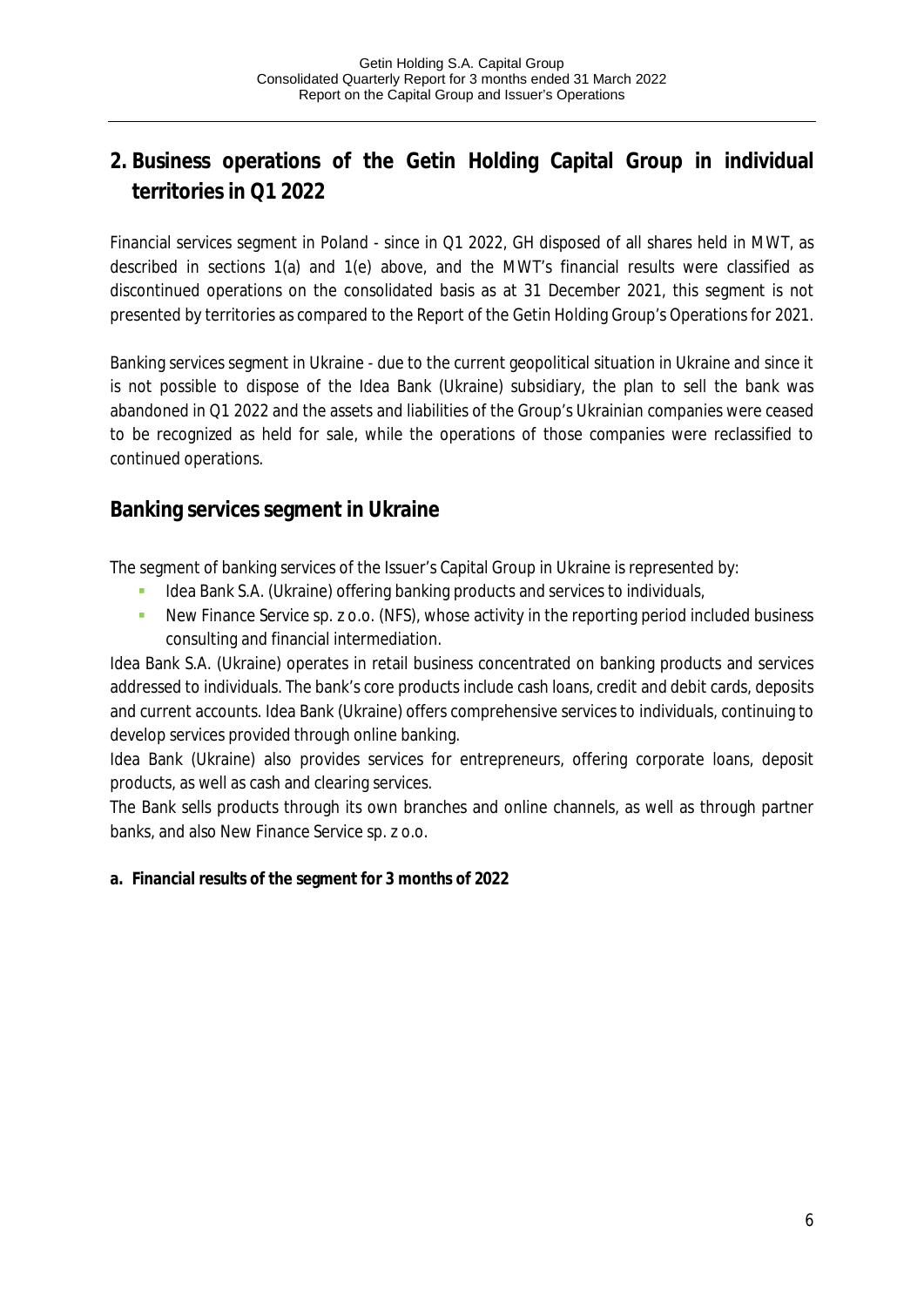#### Financial results of the segment:

|                                         | <b>kPLN</b> |         | <b>KUAH</b><br><b>Change</b> |                 | <b>Change</b> |          |
|-----------------------------------------|-------------|---------|------------------------------|-----------------|---------------|----------|
|                                         | 3M 2022     | 3M 2021 | %                            | 3M 2022         | 3M 2021       | %        |
| Net interest income                     | 73 477      | 51 340  | 43.1%                        | 513 347         | 376 393       | 36.4%    |
| Interest income                         | 85 287      | 63 136  | 35.1%                        | 595 857         | 462 874       | 28.7%    |
| Interest expense                        | (11 810)    | (11796) | 0.1%                         | (82510)         | (86481)       | $-4.6%$  |
| Net fee and commission income           | 6862        | 11 248  | $-39.0%$                     | 47 941          | 82 4 63       | $-41.9%$ |
| Fee and commission income               | 11 129      | 15 2 24 | $-26.9%$                     | 77 753          | 111 613       | $-30.3%$ |
| Fee and commission expense              | (4267)      | (3976)  | 7.3%                         | (29811)         | (29 150)      | 2.3%     |
| Other net operating income and expenses | (2545)      | 705     |                              | (17781)         | 5 1 6 9       |          |
| Result on revaluation write-offs        | (248 056)   | (11059) | 2143.0%                      | (1 733<br>(041) | (81 078)      | 2037.5%  |
| Administrative expenses                 | (28 048)    | (23079) | 21.5%                        | (195 957)       | (169 201)     | 15.8%    |
| Income tax                              | (3156)      | (5323)  | $-40.7%$                     | (22049)         | (39 025)      | $-43.5%$ |
| Net profit                              | (201 466)   | 23832   |                              | (1407<br>541)   | 174 721       |          |

#### Selected balance sheet data:

|                     |         | <b>kPLN</b>           | <b>Change</b> | <b>kUAH</b>           |           | <b>Change</b> |
|---------------------|---------|-----------------------|---------------|-----------------------|-----------|---------------|
|                     |         | 31.03.2022 31.12.2021 | %             | 31.03.2022 31.12.2021 |           | %             |
| Balance sheet total | 607 621 | 912 947               | $-33.4%$      | 4 141 929             | 6 139 523 | $-32.5%$      |
| Loans and advances  | 495 163 | 719 136               | $-31.1\%$     | 3 375 344             | 4 836 153 | $-30.2%$      |
| Deposits            | 538 893 | 628 638               | $-14.3\%$     | 3 673 436             | 4 227 559 | $-13.1%$      |

#### Key financial performance indicators of the segment:

| No.            | The key efficiency indicators     | At the end of<br>$012022r$ . | At the end of<br>$012021r$ . | Change            | Description for the year-end ratios                                                                                                                                                                                                                               |
|----------------|-----------------------------------|------------------------------|------------------------------|-------------------|-------------------------------------------------------------------------------------------------------------------------------------------------------------------------------------------------------------------------------------------------------------------|
|                | <b>ROA</b><br>Return on assets    | $-106.00\%$                  | 13.53%                       | $-119.52$<br>p.p. | Net profit / [(Total assets at the end of the current period +<br>Total assets at the end of the previous year)/2])*(4/1)                                                                                                                                         |
| $\overline{2}$ | <b>ROF</b><br>Return on equity    | $-646.16%$                   | 77.11%                       | $-723,28$<br>p.p. | Net profit / [(Total equity at the end of the current period +<br>Total equity at the end of the previous year)/2])*(4/1)                                                                                                                                         |
| 3              | <b>NIM</b><br>Net interest margin | 41.55%                       | 31.39%                       | 10,15 p.p.        | (Net interest income / [(Total interest-earning assets at the<br>end of the current period + Total interest-earning assets at<br>the end of the previous year $\frac{2}{2}$ <sup>*</sup> (4/1)                                                                    |
| 4              | COF<br>Cost of financing          | 7.80%                        | 8.85%                        | $-1,05$ p.p.      | Interest expenses / [(Total interest-bearing liabilities at the<br>end of the current period + Total interest-bearing liabilities at<br>the end of the previous year)/2] $*(4/1)$                                                                                 |
| 5              | COR<br>Cost of risk               | 163.42%                      | 8.20%                        | 155.23<br>p.p.    | Net impairment result on loans, advances and leasing<br>receivables / [(Total receivables from loans, advances,<br>leasing at the end of the current period + Total receivables<br>from loans, advances and leasing at the end of the previous<br>year)/2])*(4/1) |
| 6              | C/I<br>Cost-to-income ratio       | 36.05%                       | 36.46%                       | $-0,41$ p.p.      | General administrative expenses / net operating income                                                                                                                                                                                                            |

In Q1 2022, the main factor that affected the Ukrainian economy, including the state's financial system, was the war in Ukraine started by Russia and lasting since 24 February 2022, which also affected the financial results and performance indicators of Idea Bank (Ukraine).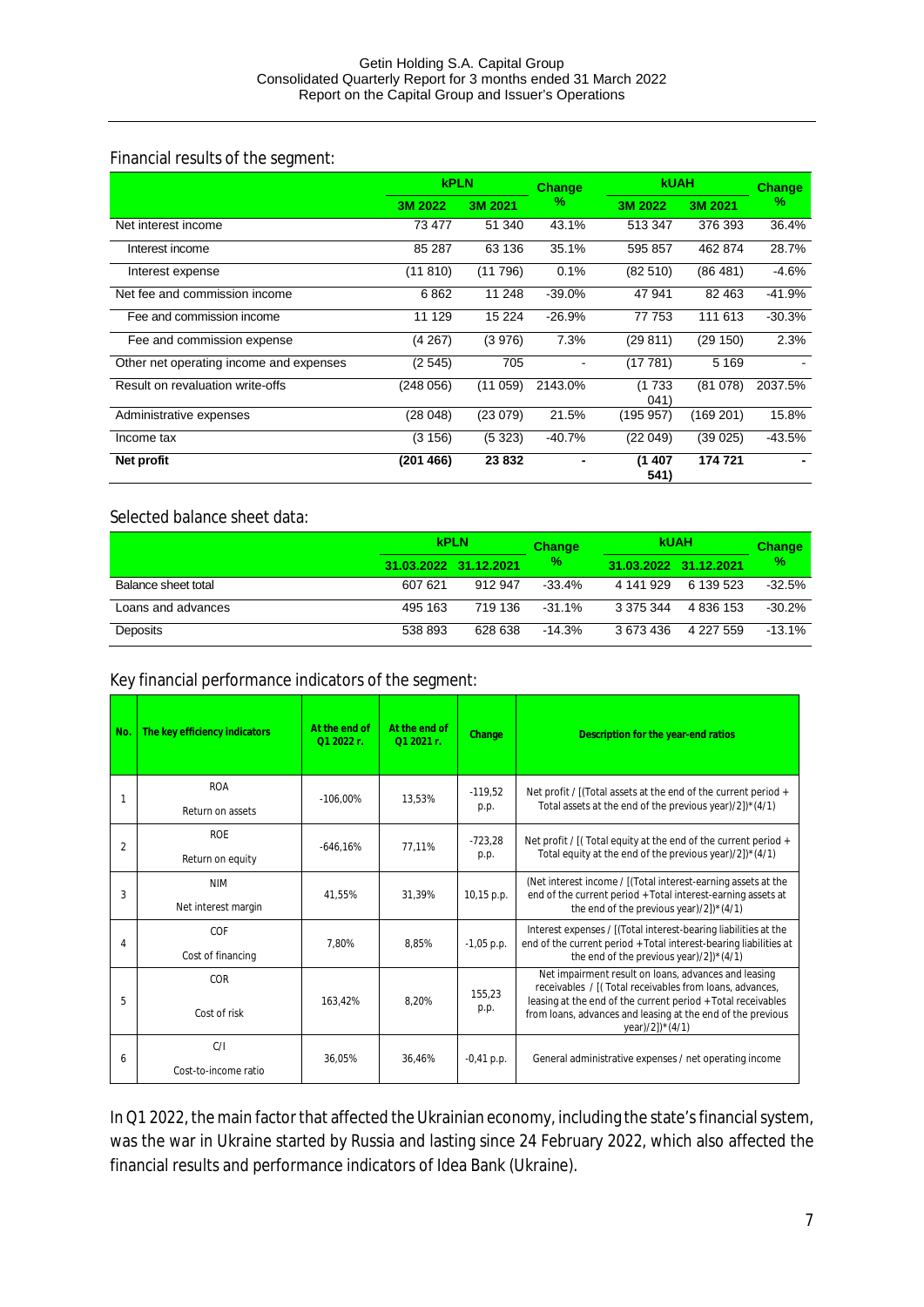Russia's military aggression against Ukraine and the demands made by Russia against not only Ukraine but also the European Union and the North Atlantic Alliance, generate the risk of military conflict on an unimaginable scale, the effects of which could be tragic for the global economy.

At the present stage, it is difficult to estimate both the time and cost of rebuilding the businesses operated by Getin Holding Group in Ukraine. The scale of operations of Idea Bank (Ukraine) is reduced. In March 2022, the Bank suspended the sale, introduced payment holidays in the entire portfolio and took measures to mitigate the liquidity problem, including refinancing from the NBU. All development projects were suspended, while the focus was put on securing the operational functioning of the company.

The Bank made efforts to protect the network infrastructure against increasing hacking attacks, to protect the employees and their families and to evacuate them from the areas particularly vulnerable to the invasion of the Russian army. In addition, employees were provided with assistance during evacuation, substitute premises were secured away from places of intense hostilities, and support was provided to employees who had been called up for military service.

The Bank took measures to:

- § provide customers with access to savings. As far as possible, the branch network was kept operational where it did not pose a threat to the employees and customers. About 85% of the network, i.e. 67 branches, operated on a regular basis;
- **•** provide payment holidays, extend payment card expiry dates;
- maintain liquidity at an adequate level, ensuring that all obligations to customers were met and the NBU standards were complied with.

Net loss of the banking services segment in Ukraine for Q1 2022 amounting to PLN 201.5 million is an effect of recognition of impairment losses resulting from the impairment test of the Group's Ukrainian companies, described in detail in Note 2.26 of the Consolidated Financial Statements of the Group for Q1 2022. The total impairment loss recognized directly in the segment's financial results amounted to PLN 216,444,000, of which PLN 212,791,000 was charged to net impairment loss on loans.

### **b. Main achievements and failures of the segment in Q1 2022**

With the outbreak of the war on 24 February 2022, all spheres of life activity in Ukraine, in particular the Ukrainian banking system, had to switch to work in the situation of war, which involves a number of limitations on the existing operations. Presently, the priority of banks in Ukraine, including Idea Bank, is to provide citizens with continuous and safe access to funds and operations to secure their main life needs. Besides, Ukrainian banks offer solution for financial support of the Armed Forces of Ukraine by opening special bank accounts for domestic payments and foreign transfers. Market participants, supported by the National Bank of Ukraine, also focus on providing continuous operations of the banking system, which additionally guarantees the business continuity of Ukrainian enterprises, in particular critical infrastructure.

Idea Bank (Ukraine) is stable in the situation of war, duly meeting its obligations to customers and complying with the regulatory standards.

On 18 February 2022, the process of increasing the share capital of Idea Bank (Ukraine), which began in mid-2021, was completed - the Regulator's Certificate of Registration of the new issue shares and the Global Certificate were obtained. Currently, the share capital of Idea Bank (Ukraine) amounts to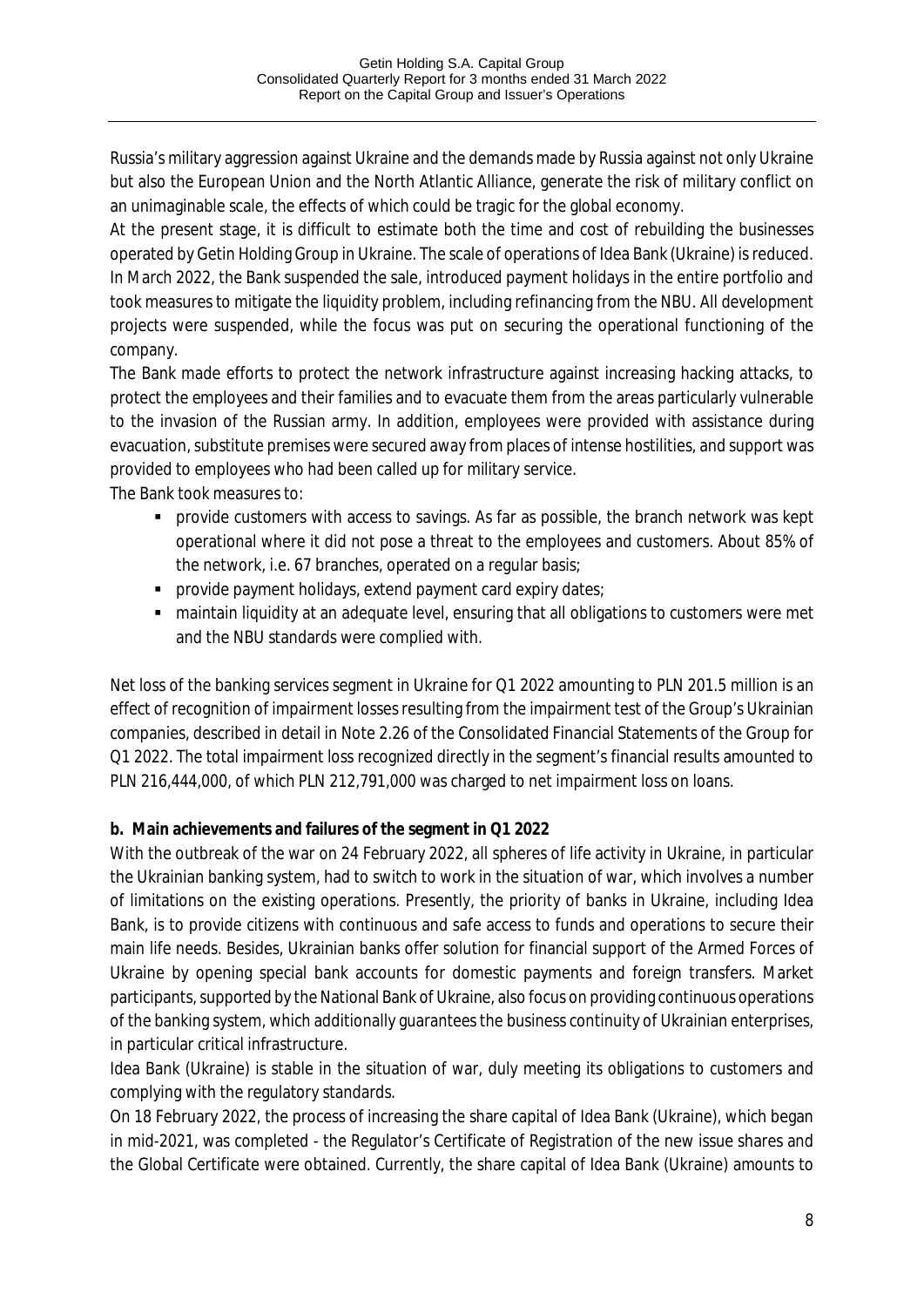UAH 323,072,875.00 and is divided into 323,072,875 ordinary registered shares with nominal value of UAH 1.00 (one hryvnia 00/100) per share. The increase in the share capital of Idea Bank (Ukraine) was related to regulatory changes, introduced as part of the 2021 financial sector reform in Ukraine, concerning capital requirements for banks. Thereby, the resolution of 25 August 2021 of the sole shareholder of Idea Bank (Ukraine) on increasing the bank's share capital by UAH 24,330,900.00 through the issue of 24,330,900 ordinary registered shares with nominal value of UAH 1.00 (one hryvnia 00/100) per share, payable in cash, was implemented. The newly issued Idea Bank (Ukraine) shares were fully subscribed to by the Issuer.

On 31 March 2022, Idea Bank (Ukraine) made full repayment to Bank Polska Kasa Opieki S.A. based in Warsaw (that entered into rights and obligations of Idea Bank S.A. based in Warsaw pursuant to the acquisition decision issued by BFG on 30 December 2020) of the subordinated loan of USD 2,900,000 taken on 4 January 2013 from Idea Bank S.A. based in Warsaw.

With the commencement of hostilities in Ukraine on 24 February 2022, some of the sales outlets of New Finance Service sp. z o.o. found themselves on the occupied territories and, therefore, the company's operations in this area were completely suspended. Besides, as a result of suspension of lending by Idea Bank (Ukraine), the core business of the NFS, i.e. financial intermediation, was also put on hold with respect to the entire sales network. In this situation, on 16 May 2022, i.e. after the balance sheet period, the Issuer as the sole shareholder of the company decided to discontinue the NFS operations in the credit and insurance intermediation business and as an information and consultation centre. Consequently, the selected part of the existing NFS enterprise will be transferred to Idea Bank (Ukraine). The remaining part of NFS will be liquidated. The steps taken are aimed to reorganize and optimize the NFS resources within the Ukrainian segment of the Issuer's Group so as to retain the NFS core qualified staff and operating branches in relatively safe regions of Ukraine, by incorporating them into Idea Bank (Ukraine) structures.

**c. Factors and risks which in the Issuer's opinion will affect the performance of the segment in the perspective of at least the next quarter**

The main risk that significantly affects all spheres of activity in Ukraine, including the banking sector, is the unstable geopolitical situation caused by the military aggression of the Russian Federation against Ukraine. Regular battles for towns in the east and south of Ukraine, bombing of the capital city of Kiev but also concentrated attacks on Odessa, Lvov and Ivano-Frankivsk - activities that directly terrorize and threaten the lives of civilians, the scale of which is unprecedented in recent history make it impossible to estimate losses and translate them now into the Group's future operations in Ukraine. Since the beginning of 2022, the Ukrainian economy has been shrinking drastically, which is the main macroeconomic risk for those operating in it. The projected decline in Ukraine's GDP in 2022, determined under "conditions of extreme uncertainty", could be between -40% and -45%. Household incomes go down and unemployment goes up, which will affect the quality and servicing of credit debt by customers in future reporting periods. Beyond Q1 2022, the stability of the Ukrainian market, including the ability to rebuild the economy, is largely dependent on cooperation and financial assistance of the Ukrainian state's key partner organizations and Western institutions.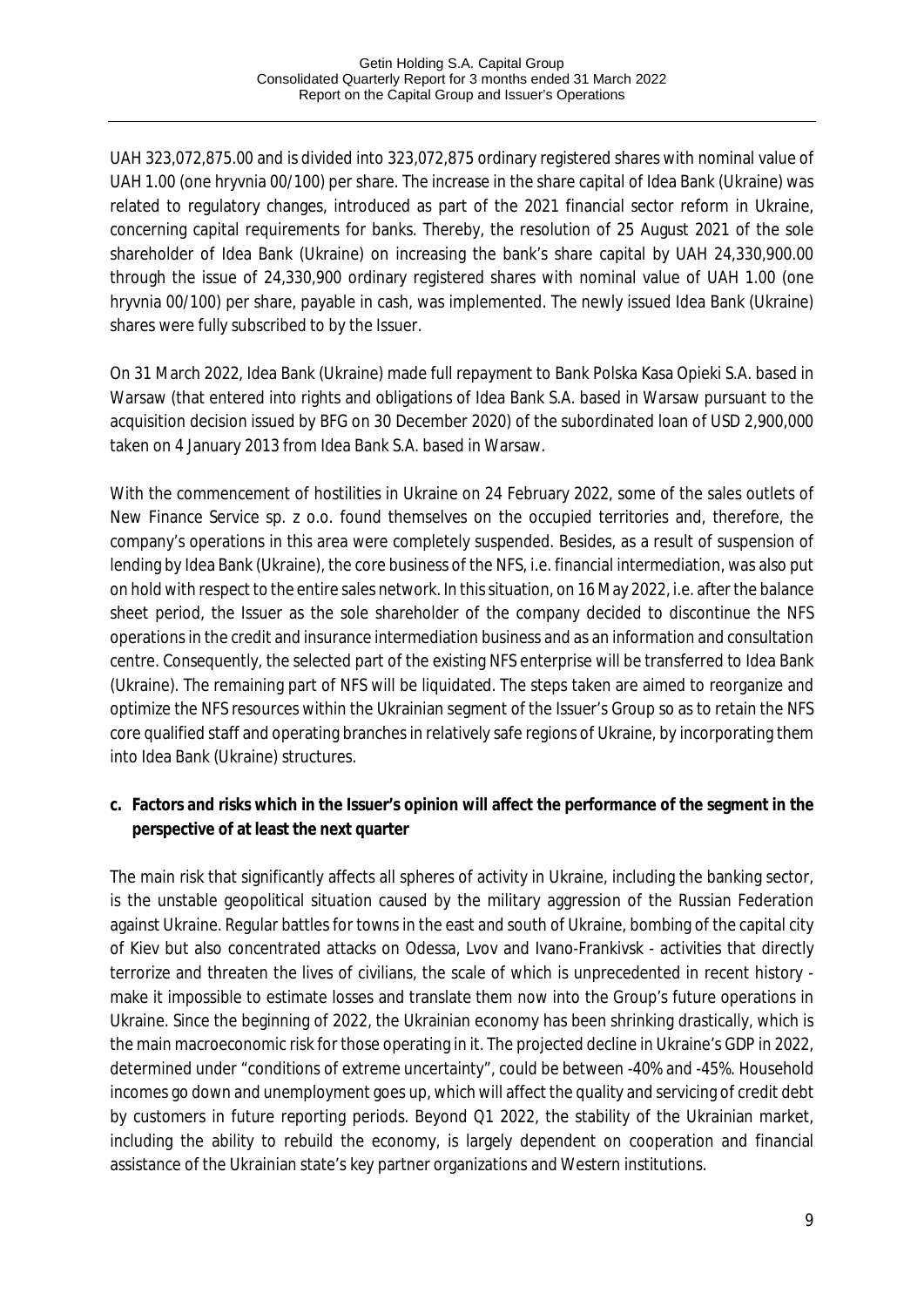In the perspective of the next reporting period, business risks for the Group in Ukraine may be associated with a significant reduction in the ability of Idea Bank (Ukraine) to be fully operational, as well as a decrease in the customers' business activity and demand for banking products and services, deterioration of the customer's payment discipline and ability to service their credit obligations. Under these circumstances, the uncertainty regarding the timing of the end of hostilities in Ukraine is a key risk and threat to the Ukrainian segment's operations for the remainder of the financial year.

**d. Effects of changes in the segment structures**

On 26 March 2021, Getin International SA in liquidation (subsidiary of the Issuer) as the sole shareholder of Gwarant Legal Support Sp. z o.o. resolved to liquidate Gwarant Legal Support and appointed a liquidator. The liquidation is pending.

# **3. Other information on the Getin Holding Capital Group in Q1 2022**

**a. Changes in the composition of the management and supervisory authorities of Getin Holding S.A.**

As at the date of preparation and publication of the Q1 2022 Report, the composition of the Management Board of Getin Holding S.A. did change compared to the previous reporting period and was as follows:

- 1) Piotr Kaczmarek President of Management Board
- 2) Piotr Miałkowski Vice President of Management Board.

As at the date of preparation and publication of the Q1 2022 Report, the composition of the Supervisory Board of Getin Holding S.A. did change compared to the previous reporting period and was as follows:

- 1) Leszek Czarnecki Chairman of Supervisory Board
- 2) Remigiusz Baliński Vice Chairman of Supervisory Board
- 3) Bogdan Frąckiewicz Member of Supervisory Board
- 4) Adam Maciejewski Member of Supervisory Board
- 5) Stanisław Wlazło Member of Supervisory Board
- 6) Jerzy Pruski Member of Supervisory Board.

**b. Majority shareholding structure and changes**

According to the Issuer's information, the majority shareholding structure of Getin Holding S.A. as at the date of submitting the 2021 Report and as at the date of submitting this Report was as follows:

| Shareholder                                                             | Number of shares held/number<br>of votes per share | Percentage of share<br>capital/votes at general<br>meeting |  |
|-------------------------------------------------------------------------|----------------------------------------------------|------------------------------------------------------------|--|
|                                                                         | (pcs.)                                             | (pcs.)                                                     |  |
| Leszek Czarnecki directly and indirectly* including but not limited to: | 104 316 454                                        | 54.97%                                                     |  |
| LC Corp B.V. with its registered office in Amsterdam                    | 64 845 032                                         | 34.17%                                                     |  |
| Getin Noble Bank S.A. with its registered office in Warsaw              | 18 957 758                                         | 9.99%                                                      |  |

\* to the best of the Issuer's knowledge, dr Leszek Czarnecki holds:

- directly 20,468,082 shares representing 10.79% of the share capital (and votes in the General Meeting of the Company), and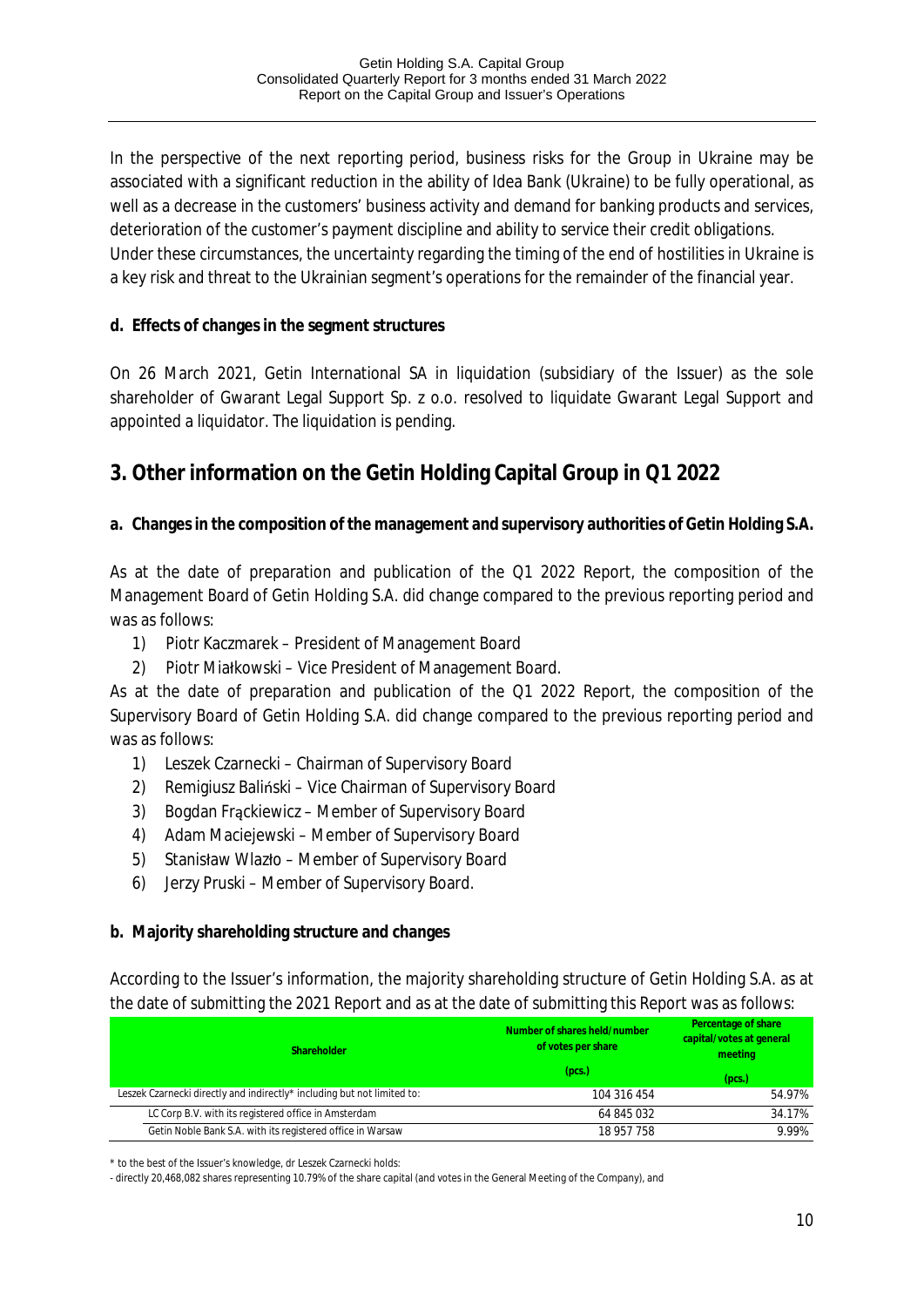- indirectly - through subsidiaries - 83,848,372 shares representing 44.18% of the share capital (and votes in the General Meeting of the Company). The subsidiaries of dr Leszek Czarnecki, that hold shares of Getin Holding S.A., are as follows:

- LC Corp B.V. based in Haarlem, the Netherlands, and Getin Noble Bank S.A. based in Warsaw, the holdings of which are indicated above;

- RB Investcom sp. z o.o. based in Wroclaw, holding 8,231 shares representing 0.004% of the share capital (and votes in the General Meeting of the Company);

- Idea Money S.A. based in Warsaw, holding 631 shares representing 0.0003% of the share capital (and votes in the General Meeting of the Company); - The Jolanta and Leszek Czarnecki Foundation, holding 29,970 shares representing 0.016% of the share capital (and votes in the General Meeting of the Company);

- Open Finance Fundusz Inwestycyjny Otwarty Subfundusz Akcji Małych i Średnich Spółek (managed by Open Finance TFI S.A.), holding 6,750 shares representing 0.0036% of the share capital (and votes in the General meeting of the Company).

#### **c. Changes in shares held by the Management and Supervisory Board members**

| Person             | <b>Function</b>                              | As of 31.12.2020<br>(pcs.) | Change | As of 102022 r.<br>(pcs.) |
|--------------------|----------------------------------------------|----------------------------|--------|---------------------------|
| Piotr Kaczmarek    | President of Management<br>Board             | 6 0 0 0                    |        | 6 0 0 0                   |
| Piotr Miałkowski   | Vice Chairman of<br>Management Board         | 0                          |        | 0                         |
| Leszek Czarnecki   | Chairman of Supervisory                      | 20 468 082 <sup>1)</sup>   |        | 20 468 0821)              |
|                    | Board                                        | 83 848 3722)               |        | 83 848 372 <sup>2)</sup>  |
| Remigiusz Baliński | Vice Chairman of<br><b>Supervisory Board</b> | 49 410                     |        | 49 410                    |
| Bogdan Frackiewicz | Member of Supervisory<br>Board               | $\Omega$                   |        | $\Omega$                  |
| Adam Maciejewski   | Member of Supervisory<br>Board               | 100 000                    |        | 100 000                   |
| Stanisław Wlazło   | Member of Supervisory<br>Board               | $\Omega$                   |        | $\Omega$                  |
| Jerzy Pruski       | Member of Supervisory<br>Board               | 0                          |        | 0                         |
| 1)<br>diroctly     |                                              |                            |        |                           |

1) directly 2) indirectly

**d. The Management Board's position on the ability to meet previously published forecasts for the year**

The Getin Holding Capital Group companies did not publish financial forecasts in Q1 2022.

**e. Loan and credit guarantees and guarantees of significant value issued by the Issuer or its subsidiary**

In Q1 2022, the Issuer or its subsidiaries did not issue any loan or credit guarantees and guarantees of significant value.

**f. Other information which in the Issuer's opinion is material for the assessment of its HR or asset situation, financial position, performance and changes in the same, and information which is material for the assessment of the Issuer's ability to meet its obligations**

In this reporting period, there were no events in the Getin Holding Capital Group, which are material for the assessment of its HR or asset situation, financial position, performance and changes in the same, or events that are material for the assessment of the Issuer and its Capital Group's ability to meet their obligations.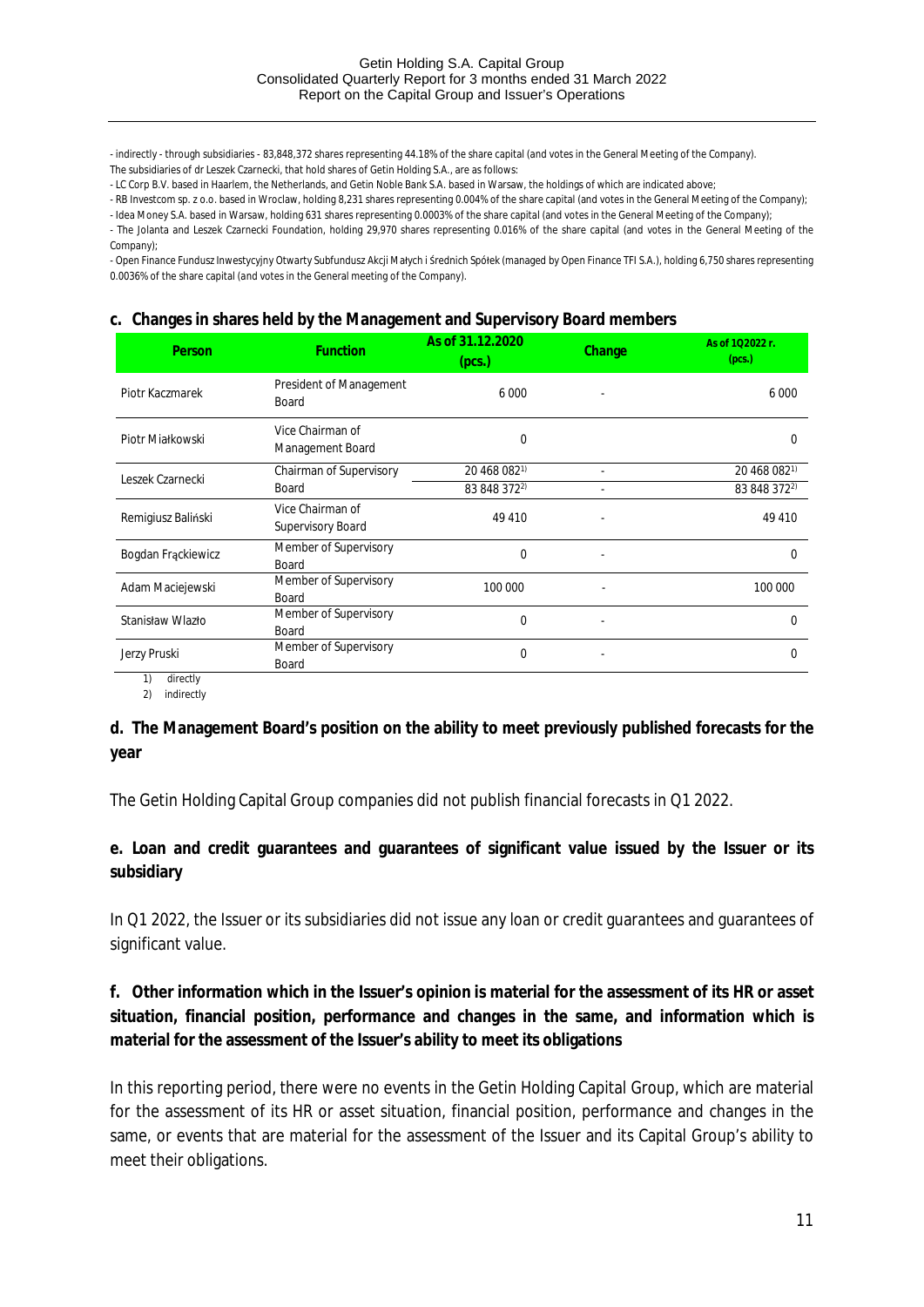**g. Material proceedings (including proceedings concerning liabilities or receivables) pending before a court or a public administration authority**

On 7 January 2021, the Company lodged an appeal to the Voivodeship Administrative Court in Warsaw against the decision of the Polish Bank Guarantee Fund (BFG) of 30 December 2020 to initiate a compulsory restructuring of Idea Bank S.A. based in Warsaw (Idea Bank), to redeem the equity instruments of Idea Bank, to apply the instrument of compulsory restructuring through acquisition of the enterprise and appointment of the administrator of Idea Bank S.A. of Warsaw (file ref. nos. DPR.720.2.2019, DPR.720.4.2019, DPR.720.8.2019, DPR.720.9.2019) (BGF Decision), claiming that that the necessary conditions for the initiation of the resolution procedure had not been met.

On 25 August 2021, at a closed session, the Voivodeship Administrative Court in Warsaw examined the appeals lodged by the Issuer and other appellants against the BGF Decision, combined them for joint examination and dismissed them.

Presently, proceedings are pending under a cassation appeal lodged to the Supreme Administrative Court in Warsaw by Getin Holding S.A. on 13 October 2021 against the judgment of the Voivodeship Administrative Court in Warsaw of 25 August 2021.

Getin Holding S.A. appealed against the aforesaid judgment of the Voivodeship Administrative Court in its entirety, requesting the judgment to be reversed and the case to be re-examined by the court of first instance or, alternatively, the judgment to be reversed and the case to be examined by declaring that the BFG Decision appealed against had been issued in violation of law.

**h. Intercompany transaction(s) made by the Issuer or its subsidiary, if they are material on an individual or aggregate basis and were made otherwise than on an arm's length basis**

In Q1 2022, there were no intercompany transactions made otherwise than on an arm's length basis within the Getin Holding Capital Group.

Wroclaw, 24 May 2022

Piotr Kaczmarek President of Management Board

Piotr Miałkowski Vice President of Management Board